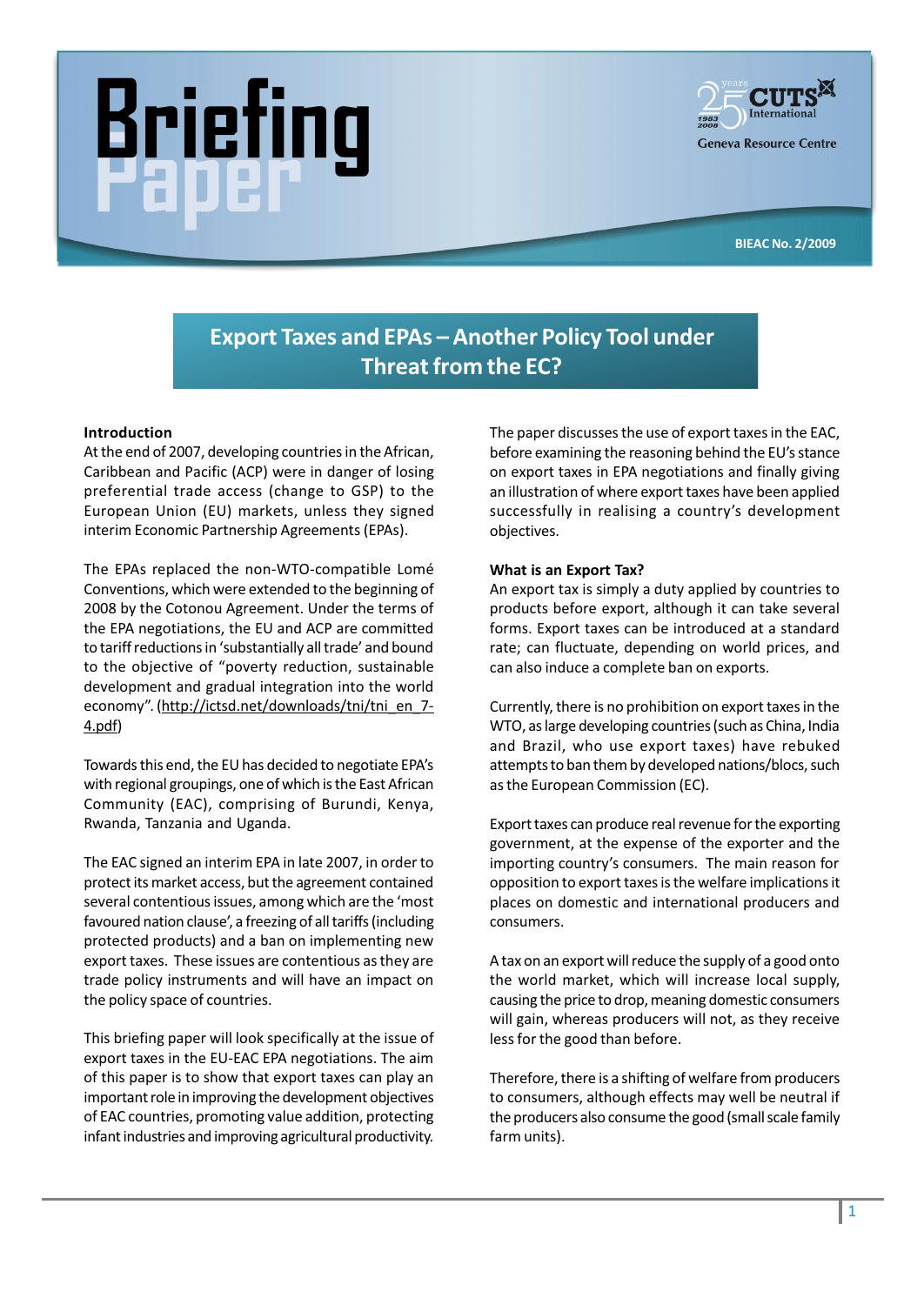The increased availability and reduced domestic cost of a good may also encourage the processing of that particular good, promoting industry and job creation in other sectors (for example, cocoa pods to cocoa powder).

While the welfare effects of the implementing country can be positive and negative, the effects on the importing country are negative, if the exporting country has a significant proportion of the world supply. This is because the export tax will increase the world price and international consumers would bear the cost of the tax in increased prices.

However, producers of the importing country could potentially gain, if they can produce the good or a perfect substitute, instead of importing it, but this is very much dependent on the availability of the raw material locally (timber or minerals for example). As the potential gains from the export tax are, if anything, favouring the exporting country, the tax has thus been referred to as a "beggar thy-neighbour" policy (WTO paper), which may result in reciprocal export taxes being imposed by other countries, in order to shield domestic consumers.

### State of Play - Export Taxes and EAC Countries

None of the EAC member states have a sufficient world market share to cause price increase in the world market through imposing export taxes (the highest being Kenya, which produces 14 percent of world's tea).

Currently, most of the EAC member states do not apply export taxes, the exception being Kenya, where the tax is applied on scrap metal and hides and skins. Uganda also applies a levy on hides and skins in order to encourage value addition.

The EAC Customs Management Act, 2004, that regulates the imports and exports in the region provides for prohibited and restricted goods and it is to that effect that export of certain goods may be prohibited or restricted under the Act, or by any written law in the Partner states.

### What is Wrong with Export Taxes? An EC Perspective

The EC is opposed to export taxes and has for, a long time, advocated for rules to discipline their application at the multilateral level, arguing that they create distortions to international trade. It is further argued that they artificially transfer gains from trade between countries (beggar thy-neighbour); create unfair advantages to domestic industries involved in international trade at the expense of other countries producers and also evade WTO disciplines on export restrictions by shifting to more or less prohibitive taxes on the exportation of goods<sup>1</sup>.

"A policy sledgehammer"  $-$  The first angle of attack over export taxes is the argument of these being economically inefficient, which leads to a 'beggar thyneighbour' approach and thus is proving to be a 'policy sledgehammer' (Mandelson speech). In this sense, the EC is of the view that export taxes have a bad effect on everybody (locally and globally) and not just on the EC.

The EC's position comes from an economic efficiency viewpoint. The implementation of export taxes by countries with monopolistic positions of global supply will create rising commodity prices for consumers all over the world.

These global supply problems may lead to an everincreased risk of food insecurity, witnessed in the last few years with the rising costs of wheat and rice. As countries with a monopolistic supply position implement export taxes, other countries in response will look towards protecting their own citizens from fluctuations, which will lead to increased protectionism throughout the world. Indeed, the use of export taxes and restrictions during the food crisis were widely criticised<sup>2</sup>.

The other reason is the failure of export taxes to achieve developmental gains in developing countries. Indeed, for instance, an export tax designed to promote value addition may, in fact, lead to processing industries that are only competitive with constant subsidies. The government revenue may not be spent wisely or administration costs may be high. In addition, they have also been associated with encouraging rent-seeking behaviour in a number of developing countries<sup>3</sup>.

With their potential adverse effects both at international and local levels, the EC argues for use of other policies with less adverse effect on economies and livelihoods.

### **EC's Access to Raw Materials**

While the market efficiency and 'policy sledgehammer' may well be compelling arguments globally for a rethink on export taxes, perhaps the main reason behind the EC's desire to ban export taxes lies in the access to raw materials.

The 'beggar thy-neighbour' approach taken by countries like Russia and China, for example, has meant that the 'neighbour' who is left out in the cold is the EC, making the region heavily dependent on importation of raw materials, which their processing and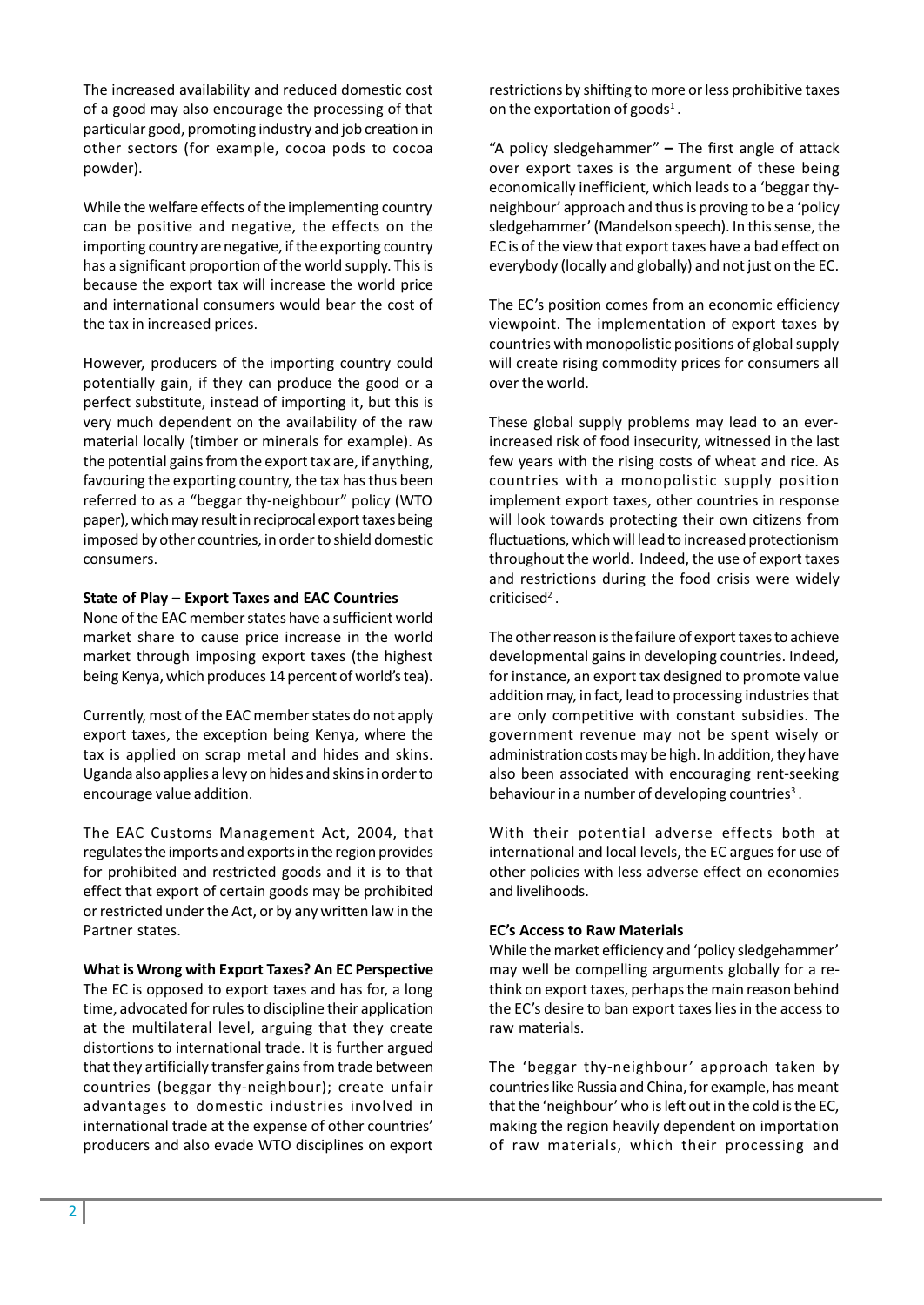manufacturing industries rely upon (and, therefore, the economies).

Over the past two years, there has been a surge of export taxes by China, Russia and India to protect their raw materials, such as timber, metals and minerals. These taxes have had a dramatic effect on the costs of raw materials for importing countries, such as the EC.

As a result, the removal of export taxes has become a central issue, as outlined in the EC 2006 'global competitiveness' model, seeking their removal through a three-pronged strategy:4

- Using FTAs to enforce commitments on reduction of export restrictions;
- Using WTO accession agreements to commit accessing members to reduce or avoid levying export taxes. (The Chinese accession package has such a commitment); and
- Raising awareness and cooperation in all relevant international arenas, such as the G8 and Organisation for Economic Cooperation and Development (OECD), as well as in 'strengthened dialogues' with the US and Japan.

Introducing export tax restrictions in bilateral agreements could potentially lead to increased pressure on countries to agree a multilateral agreement on export taxes at the WTO.

Export taxes restrictions have taken different forms in different EPAs, for instance the Papa New Guinea Interim EPA calls for a complete ban of all export taxes, whereas in the Southern African Development Community (SADC) and EAC interim EPA there is a ban on new export taxes with a proviso for relaxation of the rule if its shown that the tax is to be used for "developmental aims" such as value addition.

The decision on whether to allow export tax use due to "developmental aims" in both the EAC and SADC EPAs is to be made by the joint EPA council, with continuous investigation of its effects. While the formation of the joint council in the EAC has not been completed, a guide to its operations can be taken from the joint Caribbean Forum of African, Caribbean and Pacific States (CARIFORUM)-EC Council already in force.

In the CARIFORUM-EC EPA the joint council supervises the political implementation of the EPA, and is constituted by representatives from both regions, with the mandate to meet once every two years. While the Caribbean countries have the power to veto, the pressure envisaged from EC may lead them to agreeing to their demands at the joint council. This structure is the likely one to be adopted in the other EPAs including the EAC.

### Merits of Export Taxes

Although some export taxes have been misused by developing countries in the past, and some have caused commodity prices to rise dramatically, no export tax is the same and the reasons for implementing them are not always the same either.

Export taxes have been successfully applied in promoting value addition. Implementing the tax on a given item reduces the price domestically making inputs cheaper for the local industries involved in the processing of the item and therefore affording them competitive products on the world market. Government revenue collected from the tax could also be used in developing industries to take advantage of the cheaper inputs. This is more so in the agricultural value chains, where the use of export taxes ensures supplies to the processing industries during droughts, which would otherwise affect the industry leading to less investment and thereby less value addition.

The Namibian beef sector is an example of the successful implementation of this policy tool. The use of export taxes encouraged the development of a slaughtering and meat processing industry, as well as a tanning and leather working industry, which have since grown and created thousands of jobs in the country.

Export taxes are also used to protect infant industries, by protecting local production from cheaper and often subsidised imports. The Namibian and South African beer industries are good examples of how Namibia successfully applied the policy tool to effectively deal with the predatory practices of South-African Breweries. In the process Namibia led to the growth of its own beer industry that is now very competitive in the region.

### Conclusion and the Way Forward

It is important for the EC to understand the vast array of uses that export taxes have in the EAC and in the wider context in sub-Saharan Africa. Therefore, the development aspect in allowing new export taxes should take precedence.

Export taxes do not necessarily constitute a 'sledgehammer' and there are few options available, such as broad-based subsidies employed in the EC, which are not affordable policy options in the EAC context.